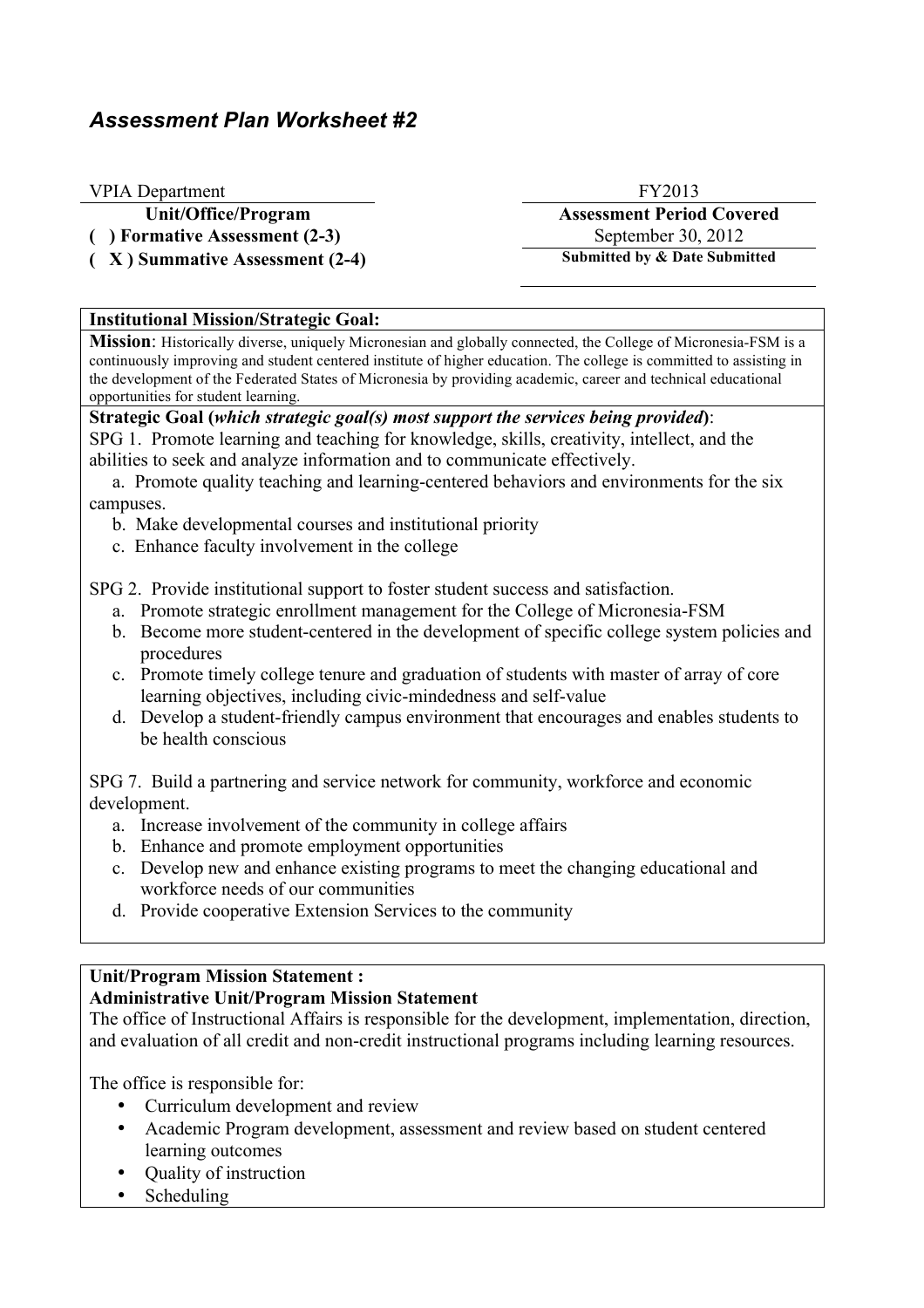- Accreditation related to instructional affairs
- Economic and workforce development
- Faculty affairs
- Vocational & Technical Education
- Workforce development training & continuing education
- Distance Education
- Learning Resources
- Academic advising
- Articulation and MOU agreements

### **Unit/Program Outcomes/Objectives:**

**Objective 1:** VPIA and the instructional affairs will assure quality and consistency of credit and non-credit courses and programs across sites.

**Objective 2:** VPIA and the Instructional affairs will create and implement a work experience program through working with stakeholders in the public and private sectors for hands on training.

**Objective 3**: VPIA with collaboration with HR and VPSS will recruit, retain and cultivate a qualified, teaching/learner-centered faculty, learning resource staff, and student services.

**Objective 4: VPIA with collaboration of VPSS will provide adequate library and student services** to support the students and college needs.

**Objective 5:** Provide timely communication and administrative support for instructional affairs across all sites.

| <b>Evaluation questions:</b>                         | Data sources    | <b>Sampling</b> | <b>Analysis</b>   |
|------------------------------------------------------|-----------------|-----------------|-------------------|
| 1. Is there quality and consistency of credits and   | Assessment      | All             | Descriptive       |
| non-credit courses and program across sites?         | reports         | campuses        | <b>Statistics</b> |
|                                                      | Program         |                 |                   |
|                                                      | evaluations     |                 |                   |
| 2. Was the work experience program developed         | Minutes of      | All             | Descriptive       |
| through working with stakeholders in the public      | meetings        | campuses        |                   |
| and private sectors?                                 |                 | and states      |                   |
| 3. Is the college able to recruit, retain and        | Training,       | All             | Descriptive       |
| cultivate a qualified, teaching/learner-centered     | policy          | campuses        | <b>Statistics</b> |
| faculty, learning resource staff, and student        | development,    |                 |                   |
| services?                                            | number of       |                 |                   |
|                                                      | faculty and     |                 |                   |
|                                                      | staff recruited |                 |                   |
|                                                      | and retained    |                 |                   |
| 4. Did the college provide adequate library and      | Satisfaction    | All             | Descriptive       |
| student services to support the students and college | survey, number  | campuses        | <b>Statistics</b> |
| needs?                                               | of activities.  |                 |                   |
| 5. Was there timely communication and                | Evaluation,     | All             | Descriptive       |
| administrative support for instructional affairs     | communication   | campuses        | <b>Statistics</b> |
| across all sites?                                    | survey          |                 |                   |
|                                                      |                 |                 |                   |

#### **Timeline**

| -------<br>ACUVI | <b>Responsible?</b><br>---<br>$\mathbf{M}$<br>$\sim$<br>$\sim$ | –<br>Date |
|------------------|----------------------------------------------------------------|-----------|
|                  |                                                                |           |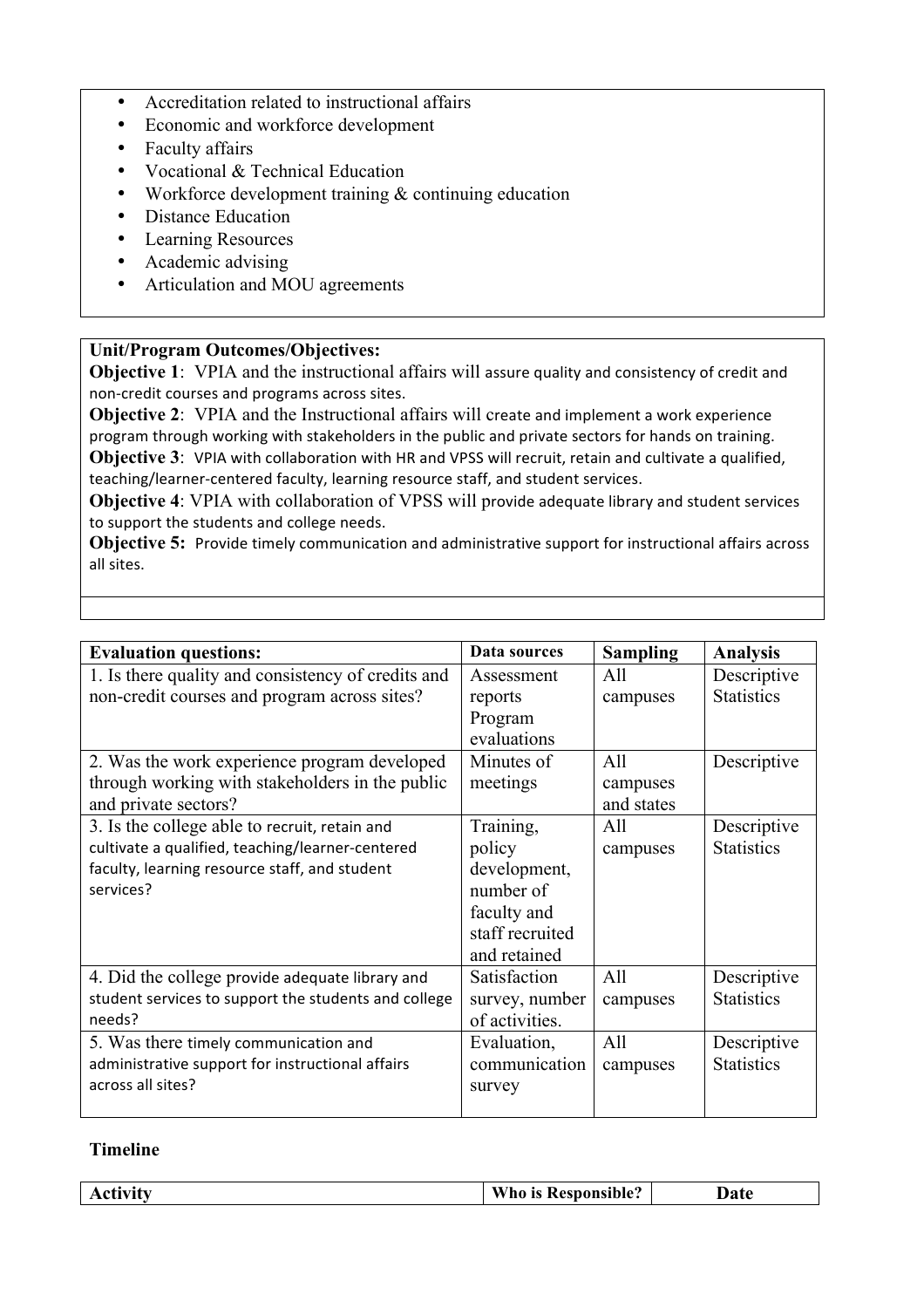|                          | Activities to support objective 1 -                                                                                                                                                                                                                                                                                                                                                                                                                                                                                                                                                                                                                                                                                                                                                                                                                                                                                                                                                                                   | VPIA, Instructional                                                                             | Commence fall     |
|--------------------------|-----------------------------------------------------------------------------------------------------------------------------------------------------------------------------------------------------------------------------------------------------------------------------------------------------------------------------------------------------------------------------------------------------------------------------------------------------------------------------------------------------------------------------------------------------------------------------------------------------------------------------------------------------------------------------------------------------------------------------------------------------------------------------------------------------------------------------------------------------------------------------------------------------------------------------------------------------------------------------------------------------------------------|-------------------------------------------------------------------------------------------------|-------------------|
| ٠<br>٠<br>٠<br>٠         | Maintain the college at Sustainable Continuous<br>Quality Improvement level in program review<br>for ACCJC accreditation.<br>Conduct academic program prioritization every<br>3 years, determine prioritizes of the college<br>and resource allocation 1.2a Evaluate the<br>process of academic program prioritization<br>every cycle.<br>Enhance delivery of technical, workforce and<br>short term training through developing<br>standardized procedures across all campuses,<br>development of SLOs for each training,<br>enhance stakeholder management for<br>workforce and short term training.<br>Collaborate with K-12 system to articulate<br>expectations of "college ready" students and<br>increase by 2% annually college ready students<br>Update and develop articulation agreements<br>with regional PPEC institutions and other<br>partner institutions.<br>Develop new articulation pathways/partnerships<br>for specific programs with regional institutions<br>including partnership BA programs | Deans and<br>Directors with<br>assistance from<br>State campus<br>Instructional<br>Coordinators | 2012 to fall 2013 |
|                          | Activities to support objective 2 -                                                                                                                                                                                                                                                                                                                                                                                                                                                                                                                                                                                                                                                                                                                                                                                                                                                                                                                                                                                   | VPIA, Instructional                                                                             | Commence fall     |
| ٠<br>٠                   | Create and implement a work experience<br>program through working with stakeholders in<br>the public and private sectors for hands on<br>training<br>Create and implement an annual job fair to<br>increase visibility of students in the job market<br>Create and implement an annual job fair to<br>increase visibility of students in the job market<br>Increase capacity and improve the current<br>process to provide timely workforce training<br>based on stakeholder needs.                                                                                                                                                                                                                                                                                                                                                                                                                                                                                                                                   | Deans and<br>Directors with<br>assistance from<br>State campus<br>Instructional<br>Coordinators | 2012 to fall 2013 |
|                          | Activities to support objective 3 -                                                                                                                                                                                                                                                                                                                                                                                                                                                                                                                                                                                                                                                                                                                                                                                                                                                                                                                                                                                   | VPIA, Instructional                                                                             | Commence fall     |
| ٠<br>٠<br>$\bullet$<br>٠ | Revise and Implement a systematic faculty<br>evaluation process.<br>Revise and implement faculty orientation<br>program with handbook/resource toolkit.<br>Review the academic ranking system used by<br>the college for modification recommendations<br>Provide training to keep instructors updated in<br>occupations of programs.<br>Improve program performance by providing<br>updated job description for division chairs and<br>program coordinators and conduct training.                                                                                                                                                                                                                                                                                                                                                                                                                                                                                                                                     | Deans and HR                                                                                    | 2012 to fall 2013 |
|                          | Activities to support objective 4 -                                                                                                                                                                                                                                                                                                                                                                                                                                                                                                                                                                                                                                                                                                                                                                                                                                                                                                                                                                                   | <b>VPIA and VPSS</b>                                                                            | Commence fall     |
|                          | Establish a linkage between instruction and                                                                                                                                                                                                                                                                                                                                                                                                                                                                                                                                                                                                                                                                                                                                                                                                                                                                                                                                                                           |                                                                                                 | 2012 to fall 2013 |
|                          | student services through developing a                                                                                                                                                                                                                                                                                                                                                                                                                                                                                                                                                                                                                                                                                                                                                                                                                                                                                                                                                                                 |                                                                                                 |                   |